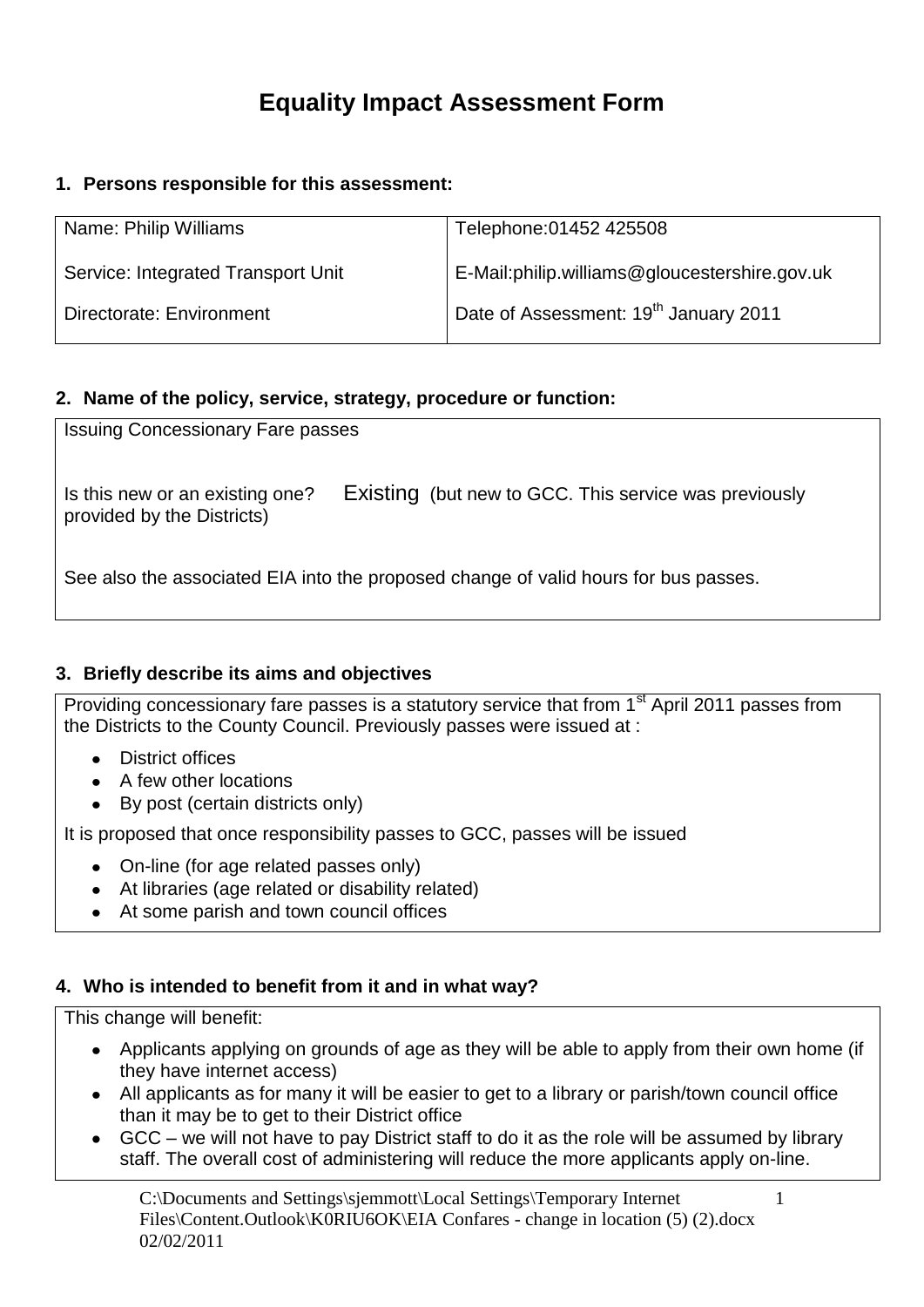# **5. What outcomes are expected?**

Customer satisfaction improves as an unknown, but increasing, percentage of pass applications are made on-line.

Disabled and some age related applicants will go to their library where the library staff will assist them with their application.

Overall costs will be lower than current district arrangements

# **6. Have you consulted on this policy, service, strategy, procedure or function?**

Yes, between mid November 2010 and mid January 2011, we have held a joint consultation with district councils on proposals to change the time of travel and the application process.

Nine local drop in sessions were held across Gloucestershire. Publicity was through local media, posters in libraries, district offices, on buses and at bus stops. A telephone help line and web pages were established and a public survey undertaken - this could be returned by freepost or completed online.

As of 19<sup>th</sup> January 2011 just under 900 completed responses had been received. Assessment of the first 570 returns indicated low levels of concern about the change to on line applications, but some concerns about the impact of library closures, especially in rural areas. We have also received expressions of interest from some parish and town councils willing to assist with applications, to increase accessibility to the service for rural residents.

We have identified that the government may establish an online database to share information about disability benefits. This could help us to introduce changes later which allow online validation of disabled applications. Currently we propose to do this at libraries by checking documents.

# **7. What evidence has been used for this assessment: eg Research, previous consultations, MAIDEN?**

Results of consultation feedback and Discussions with district, parish and town councils.

As part of the selection process for procuring the application system a group of volunteers aged 65 to 85 years old took part in assessing the bids from suppliers. The winning bid received the highest score from this group, who commented on the user friendly system for applying for a bus pass.

# **8. Could a particular group be affected differently in either a negative or positive way?**

# **Please evidence that you have used the Consultation toolkit and planning template<http://staffnet/index.cfm?articleid=5203>**

C:\Documents and Settings\sjemmott\Local Settings\Temporary Internet Files\Content.Outlook\K0RIU6OK\EIA Confares - change in location (5) (2).docx 02/02/2011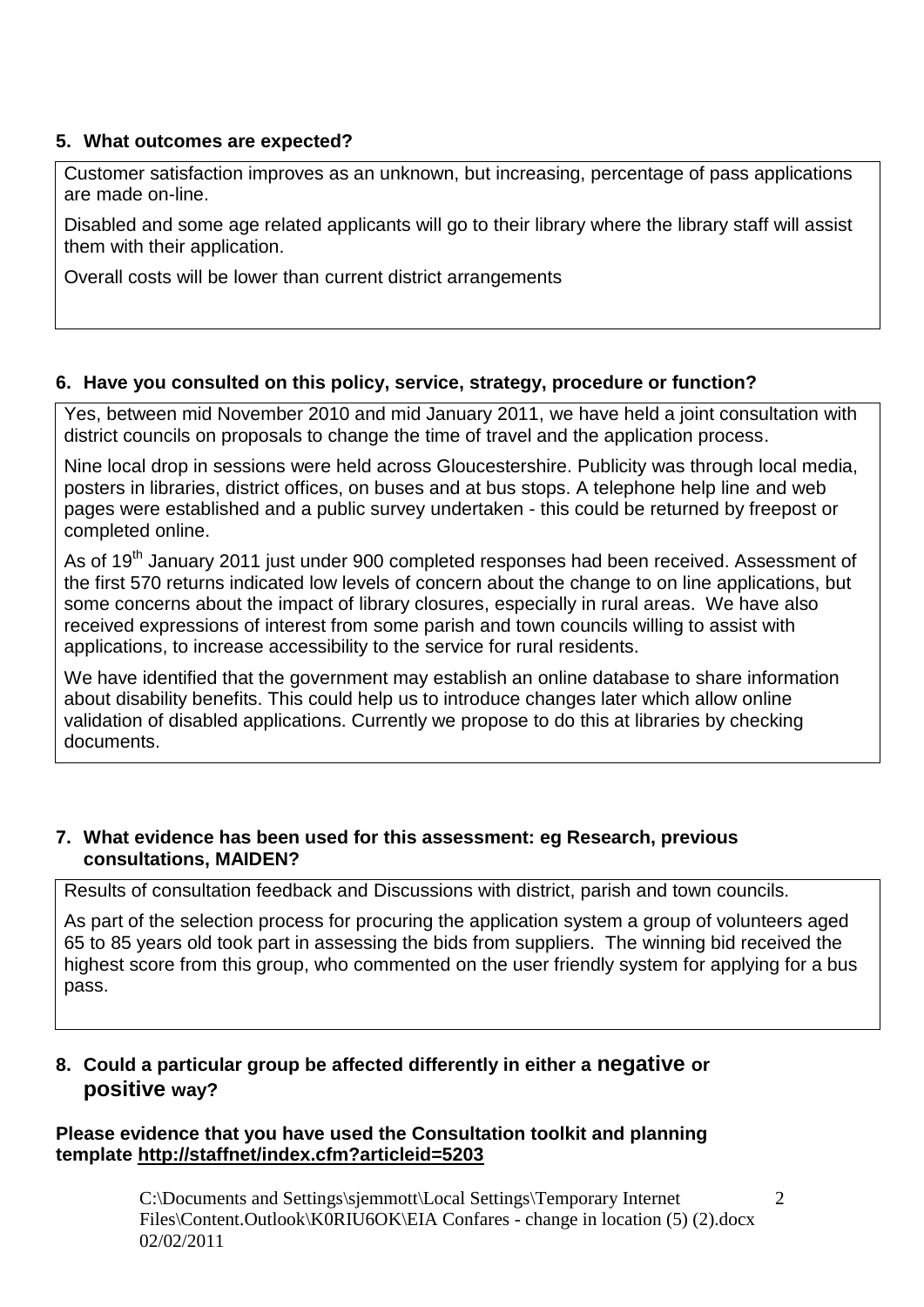|                                                                                                             | <b>Negative</b>                                                                                                                                                                                                                                                                                                                                                                                                                                                                        | <b>Positive</b> | <b>Neutral</b> | <b>Evidence</b>                                                                                                                                                                                                                                                                                                                                                                                                                                                                                                                                                                                                                           |  |  |
|-------------------------------------------------------------------------------------------------------------|----------------------------------------------------------------------------------------------------------------------------------------------------------------------------------------------------------------------------------------------------------------------------------------------------------------------------------------------------------------------------------------------------------------------------------------------------------------------------------------|-----------------|----------------|-------------------------------------------------------------------------------------------------------------------------------------------------------------------------------------------------------------------------------------------------------------------------------------------------------------------------------------------------------------------------------------------------------------------------------------------------------------------------------------------------------------------------------------------------------------------------------------------------------------------------------------------|--|--|
| Age                                                                                                         |                                                                                                                                                                                                                                                                                                                                                                                                                                                                                        | X               |                | For many applicants, the application will be easier<br>since it can be done on-line from any PC.<br>For those who are uneasy with PC's or do not have<br>internet access, they will have to go to a library rather<br>than a District office. Even with the proposed<br>reductions in libraries under Meeting the Challenge,<br>there will still be more libraries than District offices.<br>For most people therefore the change will make<br>applying more convenient.<br>A panel of 5 retired members of the public aged 65 -<br>84 helped in the selection of the proposed system.<br>The selected system was their preferred choice. |  |  |
| <b>Disability</b>                                                                                           | X                                                                                                                                                                                                                                                                                                                                                                                                                                                                                      | X               |                | Disabled people will have to visit a library to apply for<br>a bus pass. This may or may not be more convenient<br>for them than visiting their District Office.                                                                                                                                                                                                                                                                                                                                                                                                                                                                          |  |  |
| Gender                                                                                                      |                                                                                                                                                                                                                                                                                                                                                                                                                                                                                        |                 | X              |                                                                                                                                                                                                                                                                                                                                                                                                                                                                                                                                                                                                                                           |  |  |
| <b>Race including</b><br><b>Gypsy &amp; Traveller</b>                                                       |                                                                                                                                                                                                                                                                                                                                                                                                                                                                                        |                 | X              |                                                                                                                                                                                                                                                                                                                                                                                                                                                                                                                                                                                                                                           |  |  |
| <b>Religion or Belief</b>                                                                                   |                                                                                                                                                                                                                                                                                                                                                                                                                                                                                        |                 | X              |                                                                                                                                                                                                                                                                                                                                                                                                                                                                                                                                                                                                                                           |  |  |
| <b>Sexual Orientation</b>                                                                                   |                                                                                                                                                                                                                                                                                                                                                                                                                                                                                        |                 | X              |                                                                                                                                                                                                                                                                                                                                                                                                                                                                                                                                                                                                                                           |  |  |
| <b>Transgender</b>                                                                                          |                                                                                                                                                                                                                                                                                                                                                                                                                                                                                        |                 | X              |                                                                                                                                                                                                                                                                                                                                                                                                                                                                                                                                                                                                                                           |  |  |
| Other groups: eg<br>Rural Isolation,<br>Long term<br>unemployed,<br>Deprivation<br><b>Health Inequality</b> |                                                                                                                                                                                                                                                                                                                                                                                                                                                                                        |                 | X              |                                                                                                                                                                                                                                                                                                                                                                                                                                                                                                                                                                                                                                           |  |  |
| <b>Community</b><br><b>Cohesion</b><br><b>Community</b><br><b>Cohesion (Contd)</b>                          | Describe how the proposed<br>activity, policy, strategy,<br>service, procedure or function<br>will contribute to Community<br>Cohesion.<br>You will need to consider;<br>Is there equality between<br>those who will and won't<br>benefit from the proposal?<br>Are there strong relationships<br>between groups and<br>communities in the area<br>affected and will the proposed<br>action promote positive<br>relationships?<br>Does the proposal bring<br>groups / communities into |                 |                | Encouraging people to come into libraries will<br>assist in community cohesion as they may find<br>other useful information about local activities<br>while they are there. .                                                                                                                                                                                                                                                                                                                                                                                                                                                             |  |  |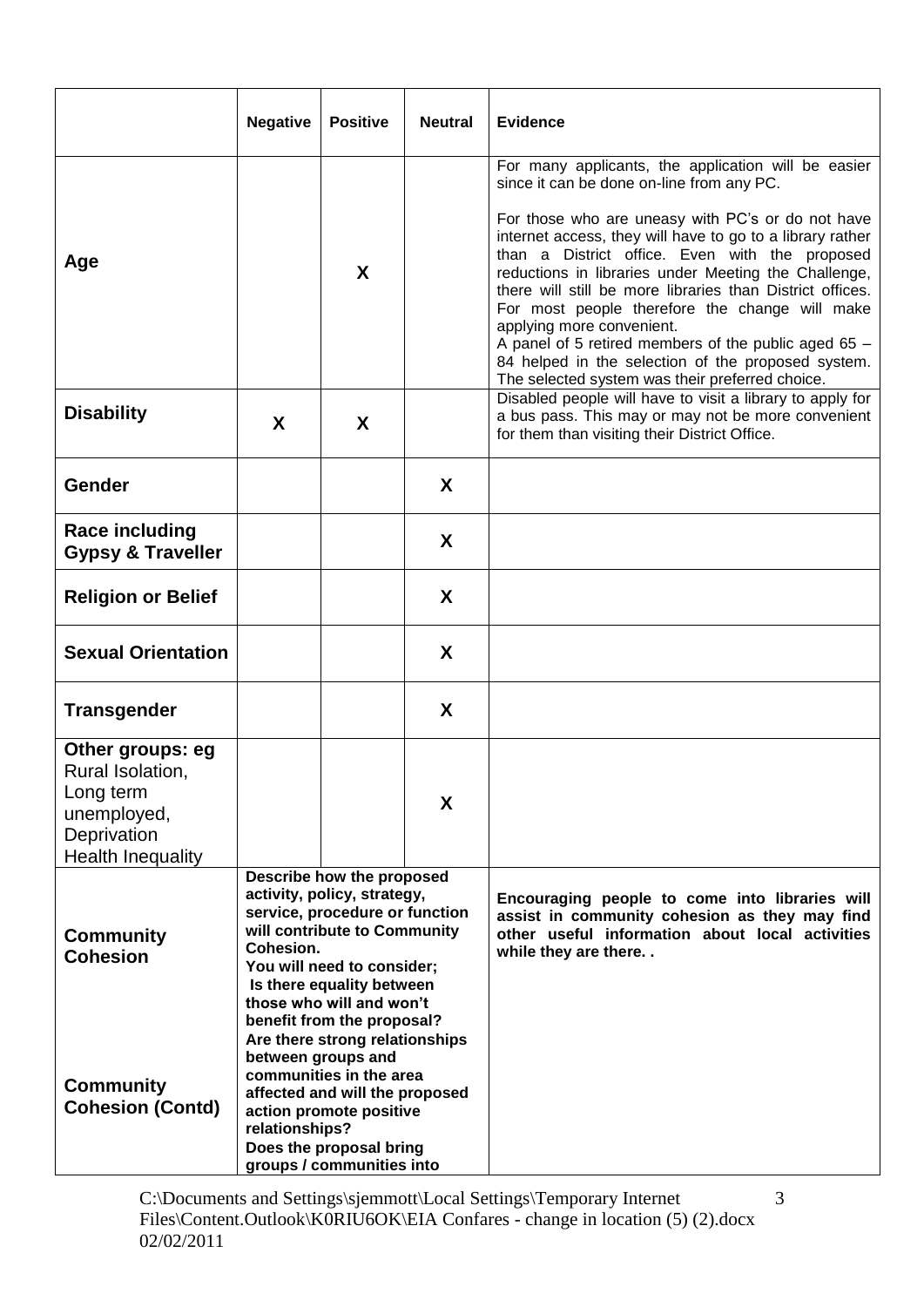#### **9. If you have identified a negative impact in question 8, what actions have you undertaken or do you plan to undertake to lessen or negate this impact?**

1) Disabled people. Currently 7000 of the 102,000 passes in circulation are issued on grounds of disability, and additional documentary proof is required. By law these are only issued to people who are disabled but do not qualify on the grounds of age, i.e. those under 60. Arguably they may find the new online service more accessible than before if they can apply from home or work. There has been little comment about this in the consultation however if we become aware of significant issues later we may be able to consider a postal application service for disabled passes.

We are looking at the possibility of enabling disabled applications to be made at other locations such as parish councils, or possibly adult drop in centres for disabled people.

| Please indicate whether these actions will be carried forward into level 2 or |  |
|-------------------------------------------------------------------------------|--|
| level 3 business plans.                                                       |  |

| Action(s):                                              | How will this action be<br><b>Monitored/Evaluated</b> | When will policy /<br>service / strategy /<br>procedure / function<br>be reviewed? | <b>Carried to</b><br>Level 2? | <b>Carried to</b><br>Level 3? |
|---------------------------------------------------------|-------------------------------------------------------|------------------------------------------------------------------------------------|-------------------------------|-------------------------------|
| Consultation into impact<br>of location change          | Results by 25 <sup>th</sup> January<br>2011           | January 2011                                                                       | N                             | N                             |
| Implementation of online<br>applications                | Quarterly system reports<br>starting June 2011        | September 2011                                                                     | N                             | v                             |
| Providing parish/town<br>council application<br>service | Implement Feb/March<br>2011. Monitor during<br>2011.  | September 2011                                                                     | N                             | v                             |

# **Declaration**

**We are satisfied that an Impact Assessment has been carried out on this policy, service, strategy, procedure or function \* (delete those which do not apply) and where a negative impact has been identified, actions have been developed to lessen or negate this impact.**

**We understand that the Equality Impact Assessment is required by the County Council and that we take responsibility for the completion and quality of this assessment** 

**Completed by: Pippa Dickinson Date: 19/1/2011**

# **Role: Project Manager**

C:\Documents and Settings\sjemmott\Local Settings\Temporary Internet Files\Content.Outlook\K0RIU6OK\EIA Confares - change in location (5) (2).docx 02/02/2011

4